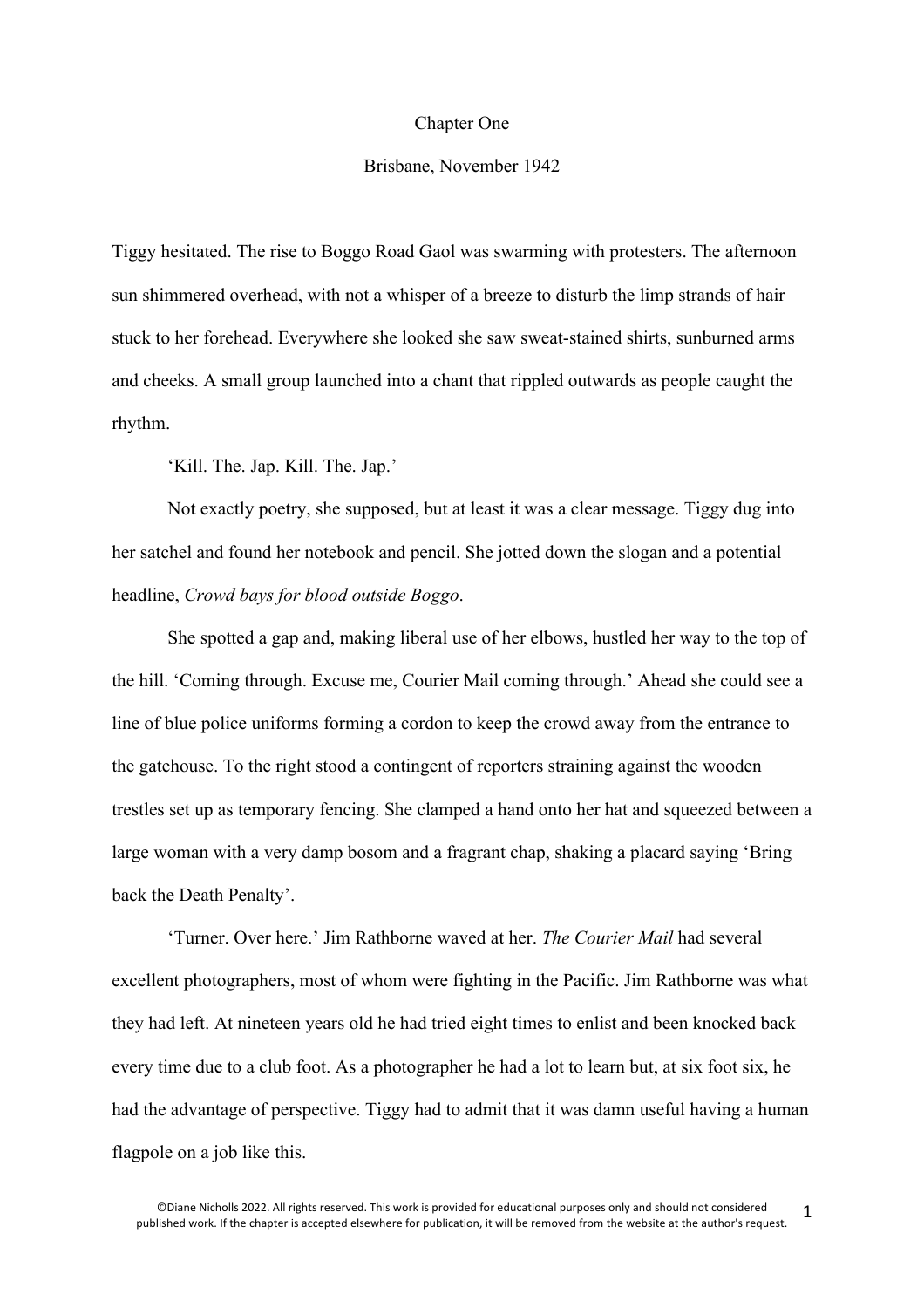'Hey Jim, any action yet?' She craned her neck around the suit-clad shoulder of the fellow standing next to him. 'Let me in front of you. I can't see for quids.'

As Jim stepped aside, the suit shoved his elbow back, clipping Tiggy high on her cheek. 'Find your own bloody place to stand. Bloody lady reporters. You're a waste of space.'

'Hey fella, watch it!' Jim grabbed at his sleeve.

'Don't bother with him, Jim,' Tiggy said. 'So you don't like lady reporters? Just as well I'm no lady.' She stomped her court heel as hard as she could on the brute's foot. He grunted and swore. Jim whisked her around to his opposite side and used his body to shield her. Tiggy listened to several more blue phrases and smiled. Nothing like pissing off *The Sydney Morning Herald's* Queensland correspondent to get the blood pumping.

While Jim occupied himself placating the old bull, Tiggy leaned out as far as she could to look at the protesting frontline. More placards bobbed above the crowd. 'Hang the Yellow Peril', 'Justice for Jane' and 'Rescind the Criminal Code'. She didn't rate anyone's chances of that. Queensland had abolished the death penalty over twenty years earlier. The murder of a fifteen-year-old girl was enough to stir up all the usual capital punishment crackpots, but Jane Danfield had died at the hands of a Japanese prisoner. Strangled and defiled. The judge could have handed down twenty life sentences and it still wouldn't have been enough. The Japs were killing Aussie boys every day in New Guinea and Singapore. Brisbane was at boiling point.

The brick facade of the prison bounced heat around the asphalt square. Tiggy took off her hat and fanned her face. The smell of sweat and cigarettes mingled with the ashy petroleum of the blacktop. They were all done like roast dinners. On the opposite side of the gates, a small group stood, enduring the heat but not stirring. Standing apart from the crowd, on the other side of the driveway, they would be in prime position to see the transfer of the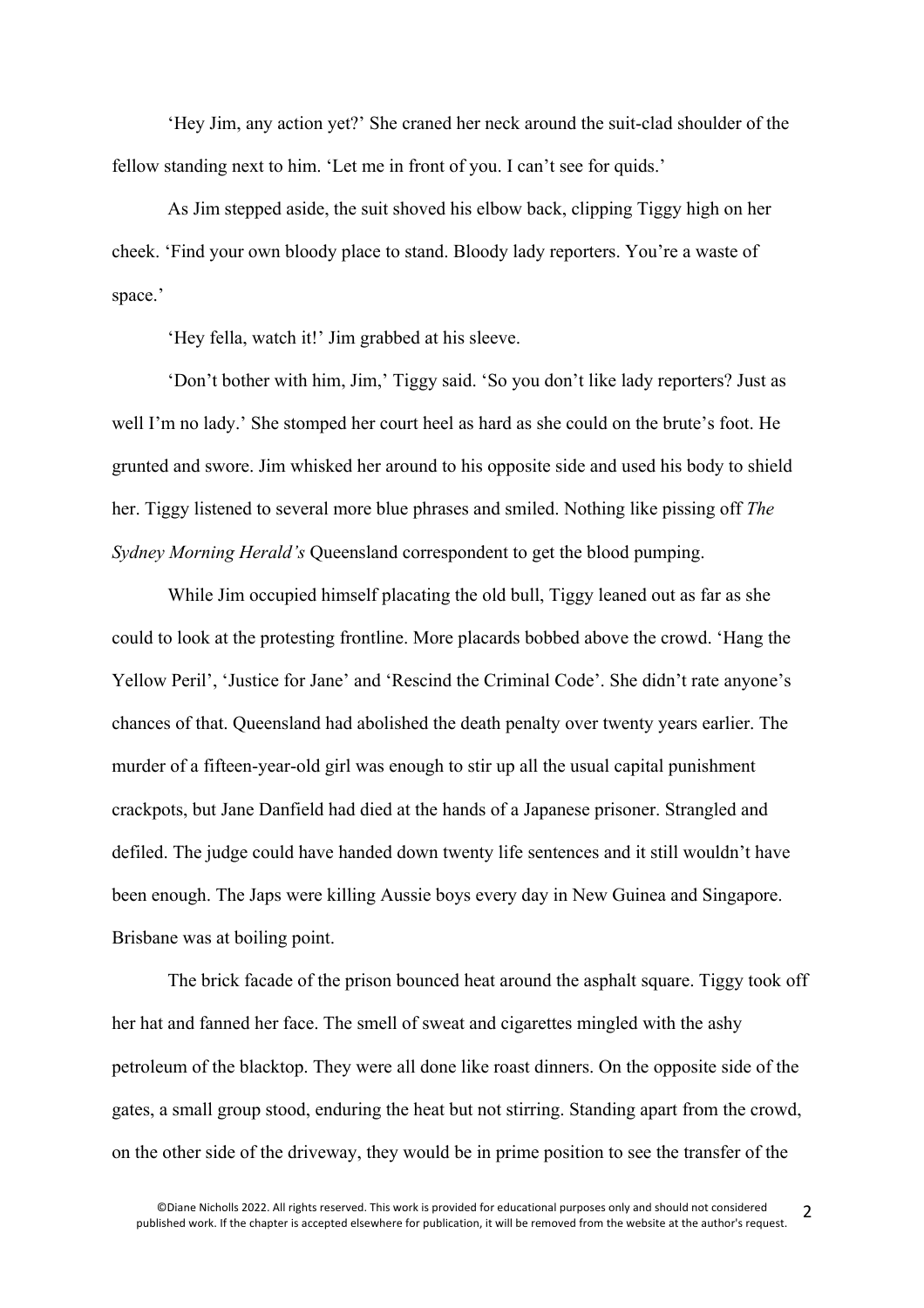prisoner when the van arrived. She plonked her hat back on her head and used the shade to better see who they were. The Police Commissioner, Mr Cecil James Carroll, glared at his constables battling to maintain the barricade. He stood next to a couple who leaned into each other, huddled together like frightened rabbits. The woman wore a faded floral dress that had clearly seen several summers. She dabbed at her cheeks with a handkerchief and blew her nose. Her husband held her, one arm across her shoulders, the other cupping her elbow as though she were made of the finest china. What struck Tiggy most about him was his face. Tanned and lined with a straight nose, he could have passed for a film star in his younger days. But today he looked every bit a middle-aged man who had lost his last remaining child. Reginald Danfield raised his eyes, letting his gaze travel along the barricade. He paused, noticing Tiggy staring at him. Unable to look away, she nodded once. He returned the gesture with only the slightest movement of hat brim, then looked again at the ground. Those eyes. Where there should have been grief or rage, there was ... nothing. She had seen a void. As though he was no longer a man but a cavern into which light disappeared.

'See the Danfields over there?' She nudged Jim.

'Great, thanks.' He took a few pictures then lowered the camera. He glanced down at Tiggy. 'Poor beggars.'

'Yes. I can't imagine how hard this is for them. I guess they really want to see him locked up.'

'Don't think I'd want to be here. Makes me feel like a crow waiting on roadkill. It's not right, is it?'

'What? Doing our job?'

'Yeah. I don't feel good about it sometimes.' Jim shrugged. 'People deserve a bit of privacy, don't you think?'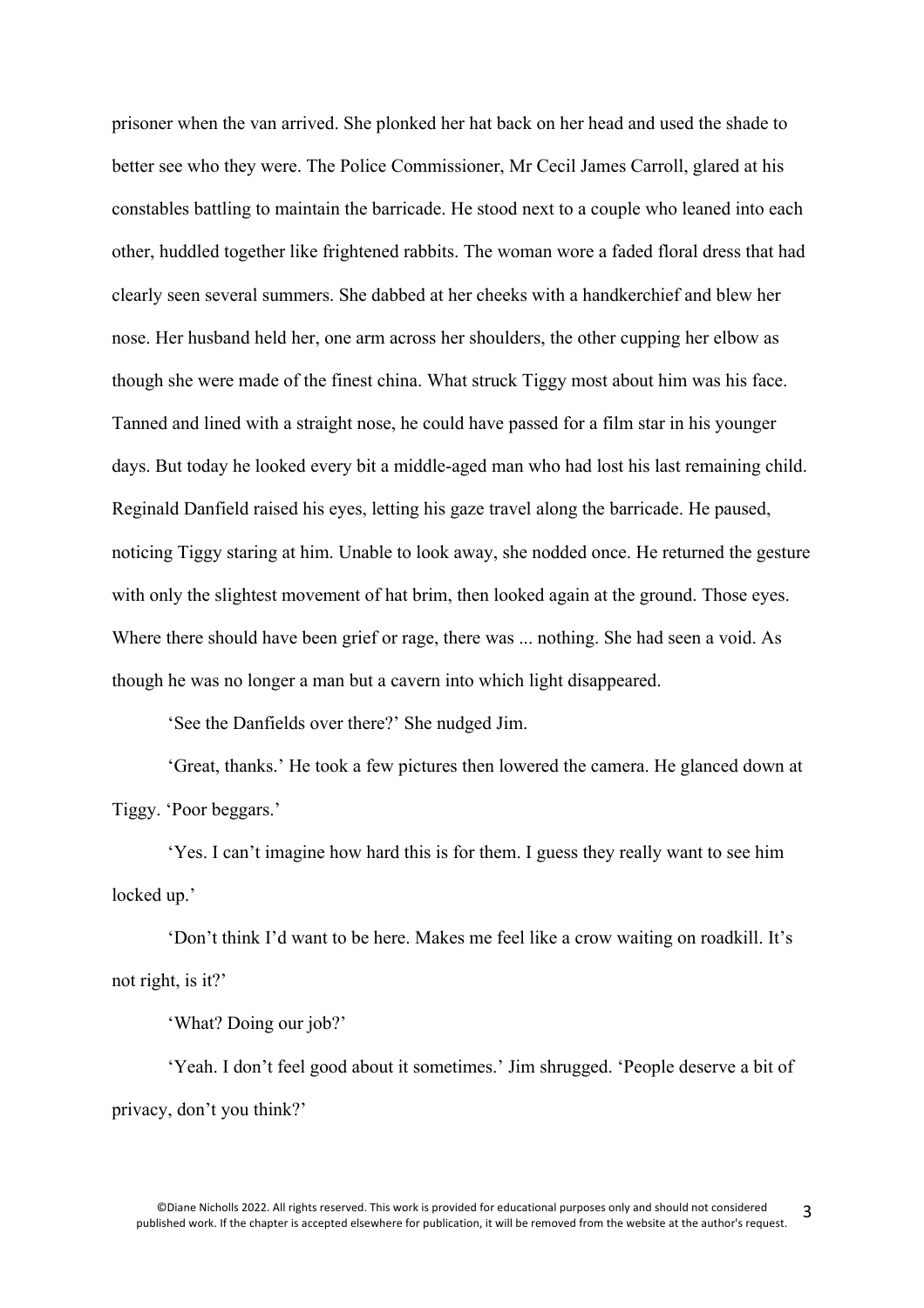Tiggy surveyed the line of police, the surging protestors and the mob of reporters around them. 'All these people are here because of them, Jim. They want justice, or whatever they think justice is, for the daughter the Danfields lost. You don't have to agree with the politics, you just have to believe that the public needs to know what's going on. That's our job.'

'Fine. Don't get all twisted. I'll take the photographs and you'll get your story, if that's all you care about.'

The shrill burst of a police siren cut through the commotion and hung suspended in silence for a second before the crowd began to bawl obscenities at a black prison van crawling uphill. Two police cars, one in front the other trailing behind, escorted the van to the gates of Boggo Gaol.

Jim brought his camera up, snapping pictures of the scene. 'Jesus, I bet they didn't plan on a show this big.'

Tiggy watched several officers shouting and pushing people back into the frontline. 'I hope you're getting that, Jim.' She pointed to the scuffle. More protestors were pressing themselves up against the wooden barricades. 'If they break through, they'll kill him.'

'Would that be a bad thing?' Jim swung the camera towards the van. Two guards got out and waited as the green gates to Boggo rolled open.

Tiggy scanned faces, making mental notes for her report. How many were here? A thousand? Two? Probably more. Her boss, Emma Vanneck, the sub-editor of the women's pages, wanted a report on the female angle. Who was there? What were they wearing? Any dignitaries? Failing that, any notorious characters? Women behaving badly. She glanced at the Danfields and her stomach constricted. There was plenty of bad behaviour all right. Jim had a point. Maybe she was one of the worst. She knew the paper would expect her to speak to Mrs Danfield.

4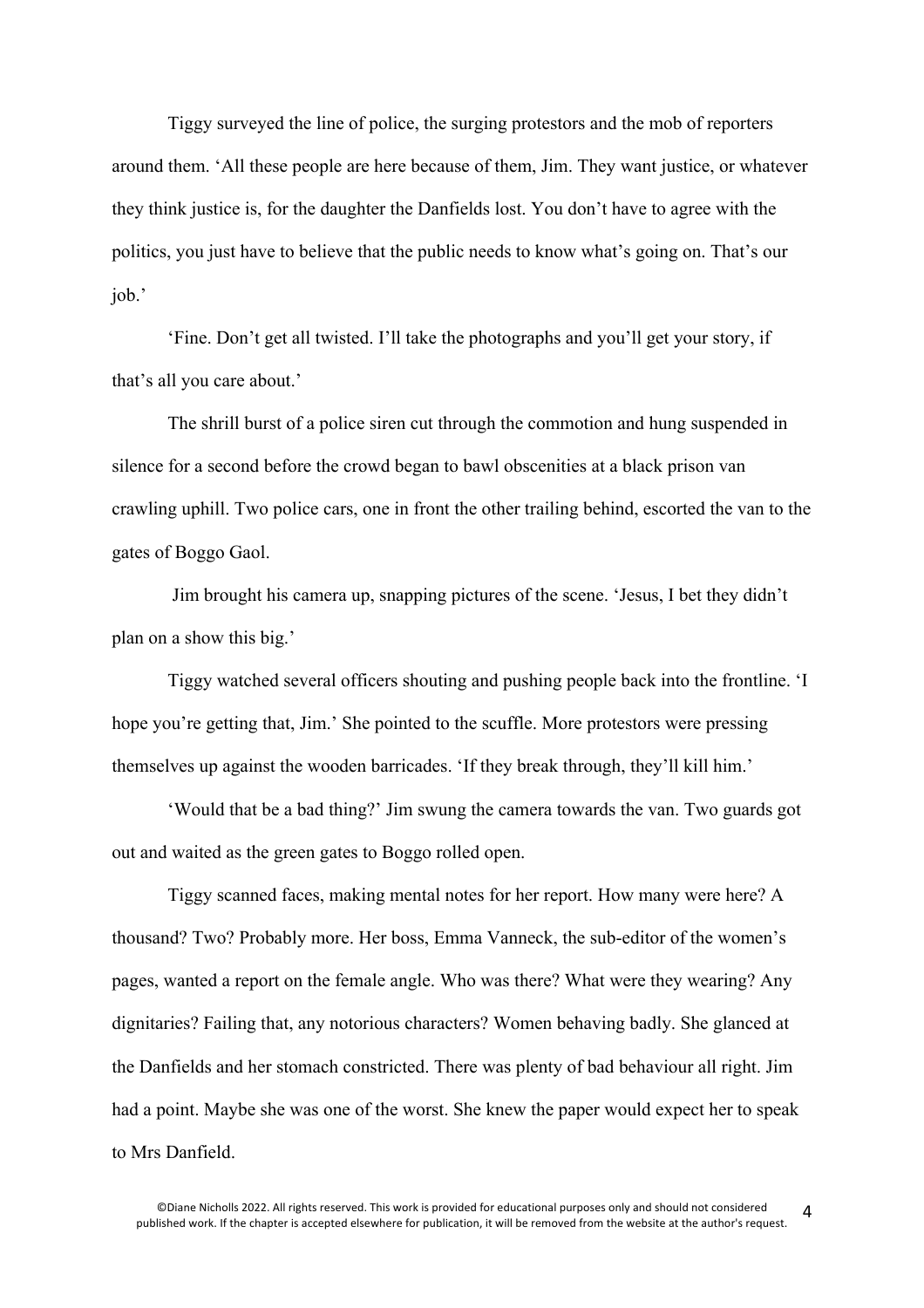The trial and conviction of the Japanese man had finished that morning. A sentence of life imprisonment to be served at His Majesty's Brisbane Prison for Men, Division 2. Boggo Road. Twenty-five years. It didn't seem much when she thought of the front-page photograph of Jane that *The Courier Mail* would print for the next edition. It was a school photo. Jane wearing a gym frock, fair hair in plaits, smiling through her freckles. How was she going to interview the mother of that girl? Harden up, cream puff. That's how.

Two prison wardens stood on either side of the entrance to the gaol. Behind them in the shadows, Tiggy saw the governor of the prison and another half a dozen wardens. They walked out into the sunlight and assembled next to the van. The noise of the protestors dwindled as all eyes strained to see the murderer. A guard opened the rear doors of the van with a metallic creak. He reached in to help the prisoner step down. For a moment, Tiggy thought there must have been a mistake. They had brought a child instead of a child killer. Then she saw the dark hair falling forward over his eyes, the light olive complexion and those high cheekbones which were so distinctive in his mug shots. Hitoshi Mori peered out from beneath his fringe. He shuddered as two wardens took his arms, jangling the manacles around his wrists. Dwarfed by the men on either side, he dragged his feet as though he were walking for the first time.

A lone voice called, 'Die, you yella bastard!' Three empty beer bottles spiralled overhead and smashed on the ground. The sound unleashed a torrent of abuse as more projectiles hit the van and the police cars. Jim ducked as a wayward bottle hit the brickwall and sprayed beer and glass over them.

'Don't waste good beer on him!' someone shouted. Pushed forward by the pack of reporters, Tiggy lurched into the trestle in front of her and fell forward, losing her hat. She felt Jim wrestling behind her as she tried to find her footing. It was no good. So using a gymnastic talent she hadn't called for since her playground days, she tucked her legs in and